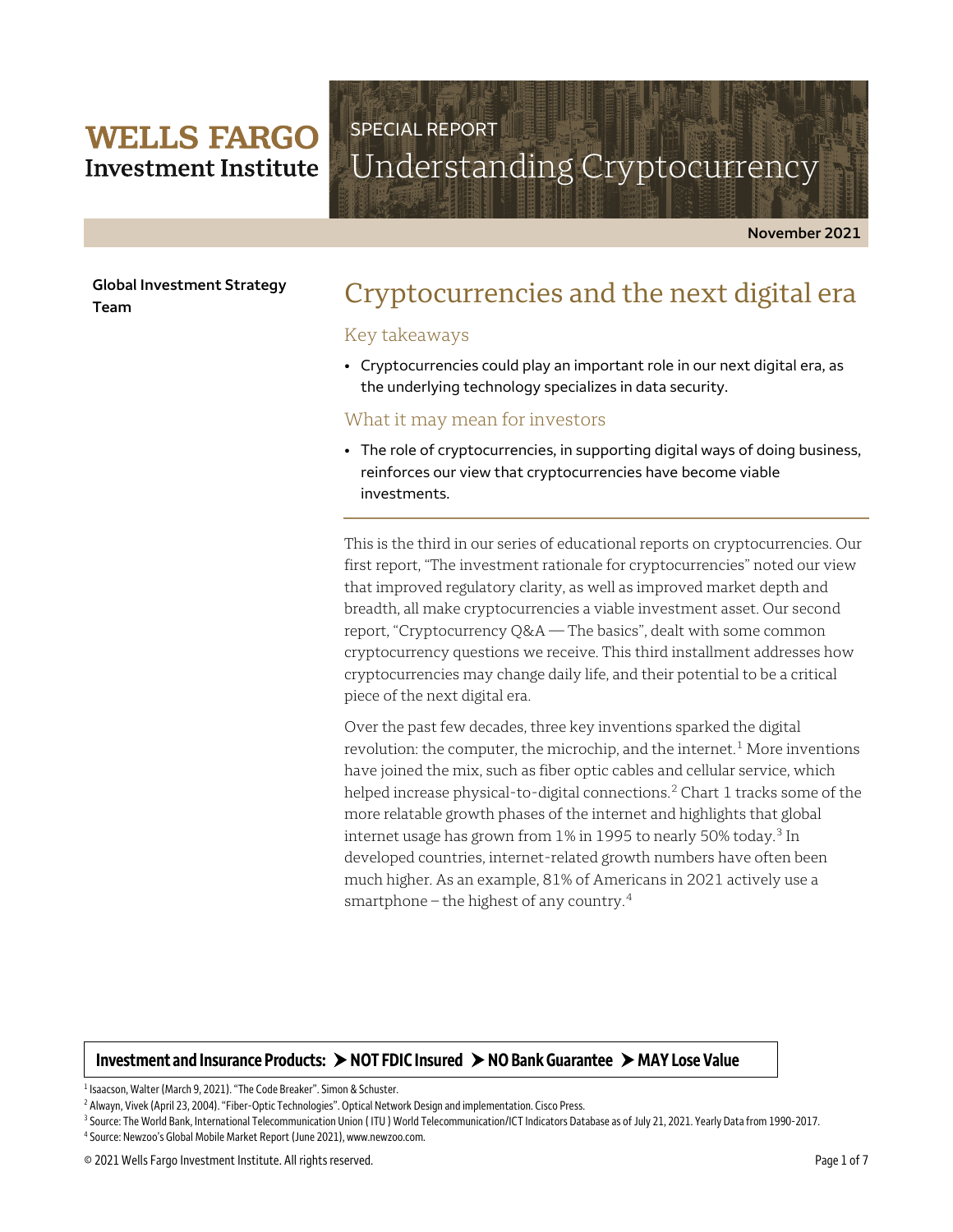It is important to remember that our digital transformation did not happen with the flip of a switch, but it has been a sequence of progressive steps. Each next step up in user growth seen in Chart 1 was driven by a fresh set of big innovations and ideas, often built on the backs of earlier ones. Pinpointing the next big digital step up is not as easy as it may sound. Sometimes the next big thing starts out looking like nothing at all. Technologies can incubate for years, decades even, before they are ready for prime time. Today's discussion is about one such groundbreaking innovation – cryptocurrencies. [5](#page-1-0) This report explores the important role that we expect cryptocurrencies, and their underlying technologies, to play in the next phase of our digital evolution.



# **Chart 1. Digital evolution**

Sources: Wells Fargo Investment Institute, The World Bank, International Telecommunication Union (ITU), World Telecommunication/ICT Indicators Database as of July 21, 2021 (yearly data).

# **Cryptocurrency feature #1 – Next-level security**

For those born before the birth of the internet in 1983, the digitization of daily life has been impressive. Not as impressive, however, has been our track record of securing our personal data. We expect that cryptocurrencies will play a key future role in protecting our personal data, and the underlying technology could greatly accelerate the arrival of even more digital tools.

The internet of the past few decades has been an internet of copied information. When someone sends an email, a picture, a song or other digital material, he or she actually is sending a copy. Copying works well for most of the information that people want to share, but not for the most valuable assets, such as money, art, house deeds, stocks, bonds, intellectual property, etc. The reason is that copying such original assets could devalue them. Someone who buys a home, as an example, needs to trust that he or she holds the original and only deed, not a copy. Today, two people typically exchange a deed through a trusted third party (e.g., a title company).

 $\overline{a}$ 

<span id="page-1-0"></span><sup>5</sup> Ndung'u, Nuguna and Signe, Landry (January 8, 2020)."The Fourth Industrial Revolution and digitization will transform Africa into a global powerhouse". The Brookings Institute.

<sup>© 2021</sup> Wells Fargo Investment Institute. All rights reserved. Page 2 of 7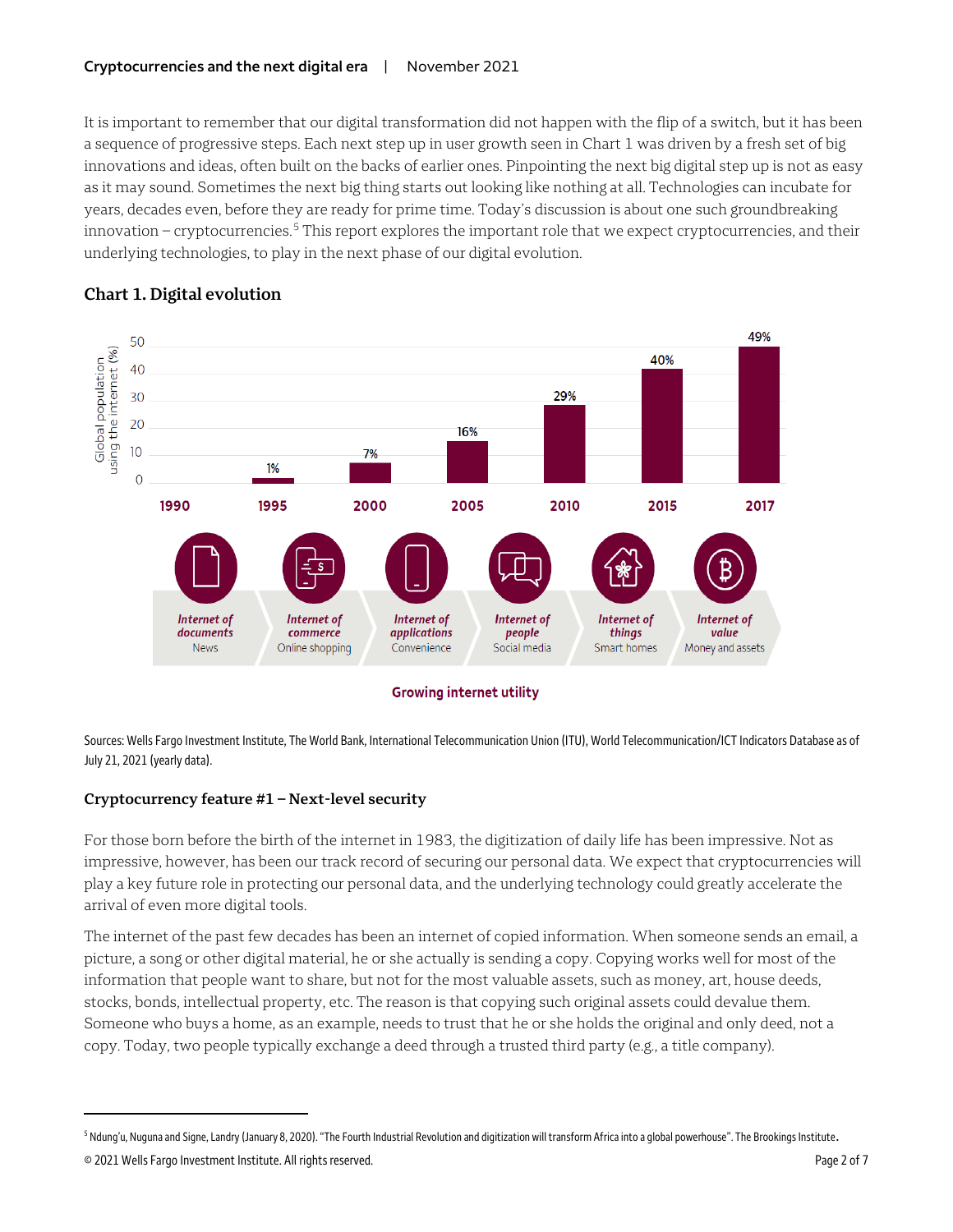Cryptocurrencies could change this dynamic as the underlying technology allows for a secure person-to-person exchange of the deed, without the need of an intermediary.

Cryptocurrencies are part of a unique team of technologies that, when combined, protect digital data in a supersecure way. These technologies produce data security so resilient that people can complete transactions personto-person, without the need for a third party. The industry has matured greatly over the past 12 years, and thousands of cryptocurrencies now exist, digitally securing all manner of physical assets. We believe there is a wide variety of investment opportunities for this new industry.

# **Why trust a cryptocurrency to digitally secure our physical assets?**

Trusting technology to secure physical assets will not be easy. Many may choose to maintain physical assets, or place them in the care of a trusted third party. That understood, many of the security features of cryptocurrencies are compelling. Over the next few publications, we will touch on some of the key underlying technologies, and the security features that they offer. We will start with the technology that shares its name with cryptocurrencies cryptography.

"Crypto" comes from the word cryptography, which means the art of secret codes. When a physical asset is digitally secured, it is wrapped in cryptography (think military-grade security), and stored in a personal digital wallet. Personal digital wallets are accessible from almost any digital device, but accessing the cryptocurrency inside requires a secret code, called a private key. Private keys are not the typical 4-6 digit passcodes that unlock a smartphone today. Private keys are typically 50-60 digits long, known only to the owner, and are nearly impossible to crack. Guessing someone's cryptocurrency private key, as an example, is the equivalent of winning the lottery nine times in a row.<sup>[6](#page-2-0)</sup> Table 1 helps visualize the very long odds of cracking a private key for a particular cryptocurrency, compared to other random events, such as being dealt a royal flush, or guessing a perfect NCAA March Madness basketball bracket. [7](#page-2-1)

| <b>Bits</b> | Odds = $1$ in                 | Odds of                           |
|-------------|-------------------------------|-----------------------------------|
|             |                               | A coin flip                       |
| 5           | 32                            | Guessing the correct number in    |
|             |                               | roulette                          |
| 19          | 524,288                       | Being dealt a royal flush         |
| 28          | 292,000,000                   | <b>Winning Powerball</b>          |
| 56          | 72,057,594,037,927,900        | Winning Powerball &               |
|             |                               | Megamillions on same day          |
| 63          | 9,223,372,038,854,780,000     | Guessing perfect NCAA March       |
|             |                               | Madness bracket                   |
| 70          | 1,180,591,620,717,410,000,000 | Guessing someone's bank routing   |
|             |                               | and account number                |
| 166         |                               | Estimated amount of atoms on      |
|             |                               | Earth                             |
| 256         |                               | Guessing a random bitcoin private |
|             |                               | key                               |

# **Table 1. Random guessing odds**

Sources: Merre, Ruben (July 4, 2019). "Will This Belgian Startup Democratize Cryptocurrencies?" IMEC; Cutler, Matt (June 26, 2019). "Guessing a Private Key: Beyond Chainsplaining Part IV". Blocknative. Calculations are based on binary bits. A bit is the number of digits being guessed. A digit is either a zero or a one. Each time a bit is guessed, the answer is either a zero or one.

 $\overline{a}$ 

<span id="page-2-0"></span><sup>6</sup> Hankin, Aaron (March 6, 2018)."The chance of hacking a bitcoin wallet is as likely as winning Powerball – 9 times in a row". CryptoWatch by MarketWatch.

<span id="page-2-1"></span><sup>7</sup> The table shows the odds for cracking a Bitcoin private key. See Cutler, Matt (June 26, 2019)."Guessing a Private Key: Beyond Chainsplaining Part IV". Blocknative.

<sup>© 2021</sup> Wells Fargo Investment Institute. All rights reserved. Page 3 of 7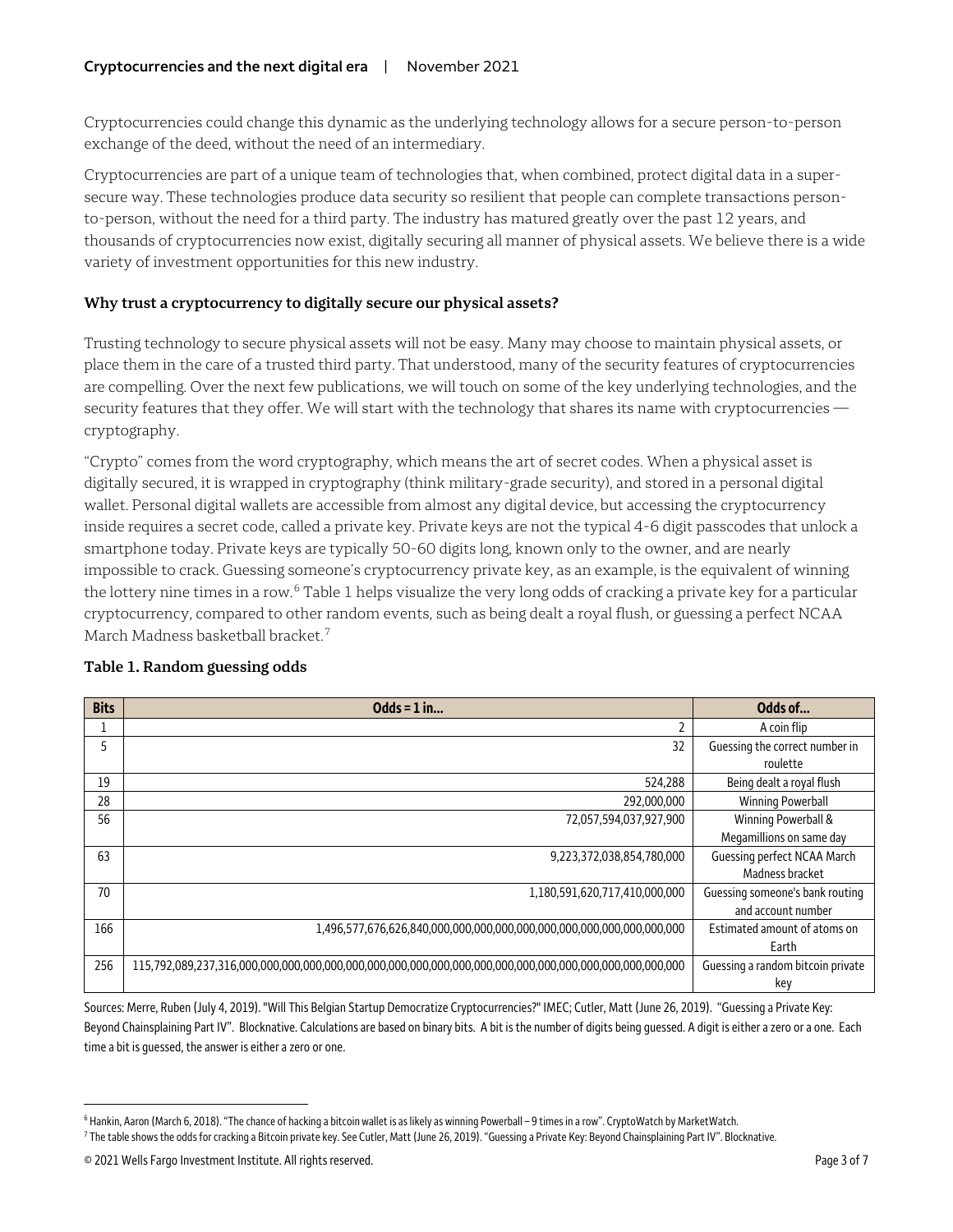# **Cryptocurrency feature #2 – Power to the people**

Cryptocurrencies approach solving problems, and securing assets and data, in ways that differ from what we are used to today. The cryptocurrency owner places trust in the technology to protect assets and execute legal contracts. In the cryptocurrency world, it is more common for power and control to reside with the individual, not centralized businesses. The person-to-person emphasis makes these new technologies as much a social movement as a financial one, and should become clearer in the real-time examples we discuss next.

### **Where you might see cryptocurrencies soon**

Much of the news and research out there centers on cryptocurrencies as investments, seen in isolation from their supporting technologies or possible everyday uses. Soon, we believe that investors will hear more about how the underlying technologies work together, and how they will affect daily transactions. Below are a few examples of the thousands being developed today.

## **Art, music, and entertainment**

Music is an area ripe for the cryptocurrency industry to change, and it is happening. Cryptocurrencies offer artists a new, more artist-friendly, business model. Artists can go directly to fans, and fans directly to artists, cutting out many third parties in between. A recent example came from a popular rock band that released a special, more expensive version of its new album, as a cryptocurrency. Fans who bought the album in cryptocurrency form gained access to unique experiences, such as spending time with the band, lifetime front-row tickets, and exclusive merchandise.

Cryptocurrencies allow the fans to own personalized albums as assets. Even if the fan sells the album, the technology allows the artist to track and even retain control over the rules of ownership and usage. In this example, the band structured its cryptocurrencies for the fan and the band to co-own the asset. Should the fan decide to resell their special cryptocurrency in the aftermarket, the cryptocurrency includes hard-coded instructions that the band receives a portion of the sales proceeds. The band trusts this arrangement, because the technology behind cryptocurrencies tracks, verifies, and hard-codes each transaction onto an unalterable digital ledger. Ultimately, the band is looking to release all concert tickets as cryptocurrencies, to ensure that the band will receive a percentage of the proceeds from any ticket resales.<sup>[8](#page-3-0)</sup>

# **Health care**

 $\overline{a}$ 

Some cryptocurrency projects give patients the ability to securely move and store their medical records, all from their personal digital devices. The technology allows the patient to control and set rules around access, instead of the healthcare company or provider. Gaining access to personal information, without the owner's permission, is nearly impossible. This technology is almost certainly a step up for those worried about privacy today.

With greater individual control comes potential opportunity, too. Not all will want to do it, but for those willing, there is potential personal profit to be made in selling one's personal healthcare data. As an example, most insurance and healthcare companies today collect and use our data for free, parsing it to understand everything from habits to family histories. Should individuals wrestle back control of their personal data, businesses may have to pay individuals for access. [9](#page-3-1)

<span id="page-3-0"></span><sup>8</sup> Hissong, Samantha (March 3, 2021)."Kings of Leon will Be the First Band to Release an Album as an NFT". Rolling Stone.

<span id="page-3-1"></span><sup>9</sup>Merchant, Sohail (January 29, 2021)."Cryptocurrencies in Healthcare: Are Healthcare Coins the Future?" AIM by Merchant MD.

<sup>© 2021</sup> Wells Fargo Investment Institute. All rights reserved. Page 4 of 7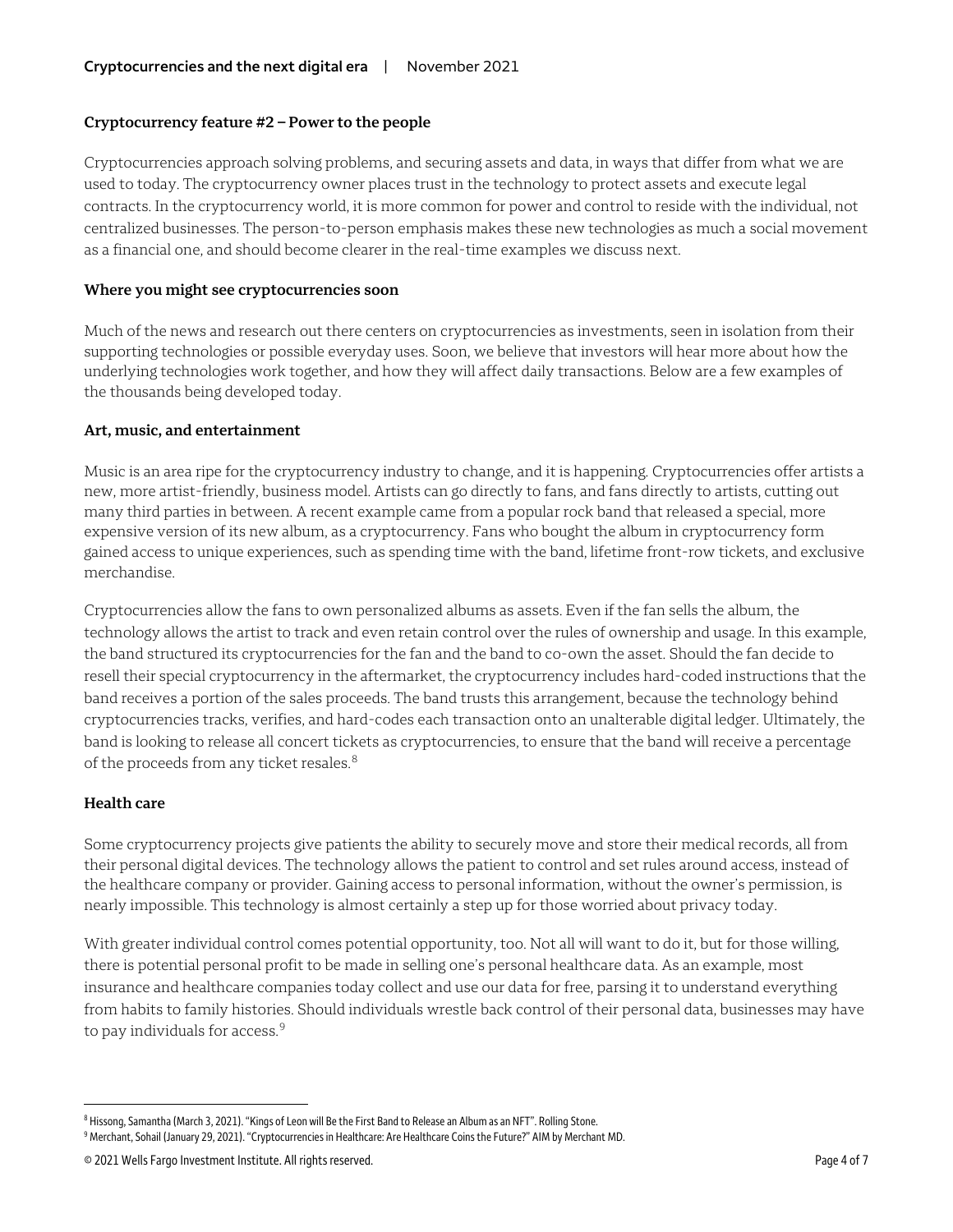# **Real estate**

Cryptocurrencies could impact the biggest industries the most, such as real estate, and often in positive ways. As an example, one crypto project we know of is working to upgrade the Multiple Listing Service (MLS), so that brokers and agents can feel more confident that the entire history of a home is documented. Using a key technology behind cryptocurrencies — blockchain — the history of a house can be more accurately documented and secured. The history could include everything from selling prices and plumbing fixes, to insurance and legal claims. Blockchains are digital ledgers that are open for all to see, yet adding data is restricted to those permissioned only. Importantly, once data is added to a blockchain, it is exceedingly hard to remove. Blockchains can add confidence to real estate dealings, which could potentially save time and money.

Another similar crypto project developing is one that transfers deeds and titles onto blockchains, the primary goals being to remove the need for physical copies and streamline title-related activities. Access can be strictly limited to property owners, while third parties (e.g., cities, states, banks) can access the data as permissioned.

Arguably the largest impact from this technology could come on the financing side. Multiple projects are underway to help make it easier to invest in and divest of real estate holdings. A house seller, as an example, could sell a home to four different investors, not only one homebuyer. The four investors each get a house crypto coin that represents one-fourth of the house. As the value of the home appreciates, so should each coin's value. Rules of ownership are hardcoded into the coins, such as the right of first refusal to buy an investor's coin should one of them need to sell. [10](#page-4-0)

## **Cities and states**

 $\overline{a}$ 

Private companies are developing most cryptocurrency projects, but cities and states are becoming involved, too. As an example, the state of Illinois has started the Illinois Blockchain Initiative, which aims to use blockchains to enhance security around social security numbers, birth certificates, voter registration cards, etc.<sup>11</sup>

# **Protecting personal data**

The last example to consider brings us back to the beginning, to Chart 1, and our digital evolution. In 1956, IBM created a revolutionary hard-disk-drive computer that could store what was then an astonishing 5 megabytes of data. The average person today can create that in a matter of seconds: In 2020, over the average 24-hour period, users sent nearly 18.7 billion text messages, published 500 million tweets on Twitter, and watched 5 billion YouTube videos.<sup>12</sup>

Digital growth has come with a personal price, though, namely the loss of personal privacy and data control. Each text, post, search, or online purchase leaves behind a data footprint (Chart 2). Third parties – such as an online search engine or social media application – frequently claim ownership of such personal data and can collect, store, manage, and sometimes sell this data.

To one degree or another, individuals have accepted these tradeoffs with digital businesses, albeit uneasily, to keep connected. According to a 2019 Pew Research study, more than 80% of Americans feel as if they have little control over data collected about them by companies and the government.<sup>[13](#page-4-3)</sup> There are cryptocurrency projects underway

<span id="page-4-0"></span><sup>&</sup>lt;sup>10</sup> Daley, Sam (August 6, 2021). "21 Blockchain Companies Boosting the Real Estate Industry." www.builtin.com.

<span id="page-4-1"></span><sup>&</sup>lt;sup>11</sup> Leary, Kyree (September 28, 2017). "Illinois Is Experimenting with Blockchains to Replace Physical Birth Certificates". Futurism.

<span id="page-4-3"></span><span id="page-4-2"></span><sup>&</sup>lt;sup>12</sup> Vuleta, Branka (January 28, 2021). "How Much Data Is Created Every Day? [27 Staggering Stats]." SeedScientific.

<sup>&</sup>lt;sup>13</sup> Auxier, Brooke (November 15, 2019). "Americans and Privacy: Concerned, Confused and Feeling Lack of Control Over Their Personal Information". Pew Research Center.

<sup>© 2021</sup> Wells Fargo Investment Institute. All rights reserved. Page 5 of 7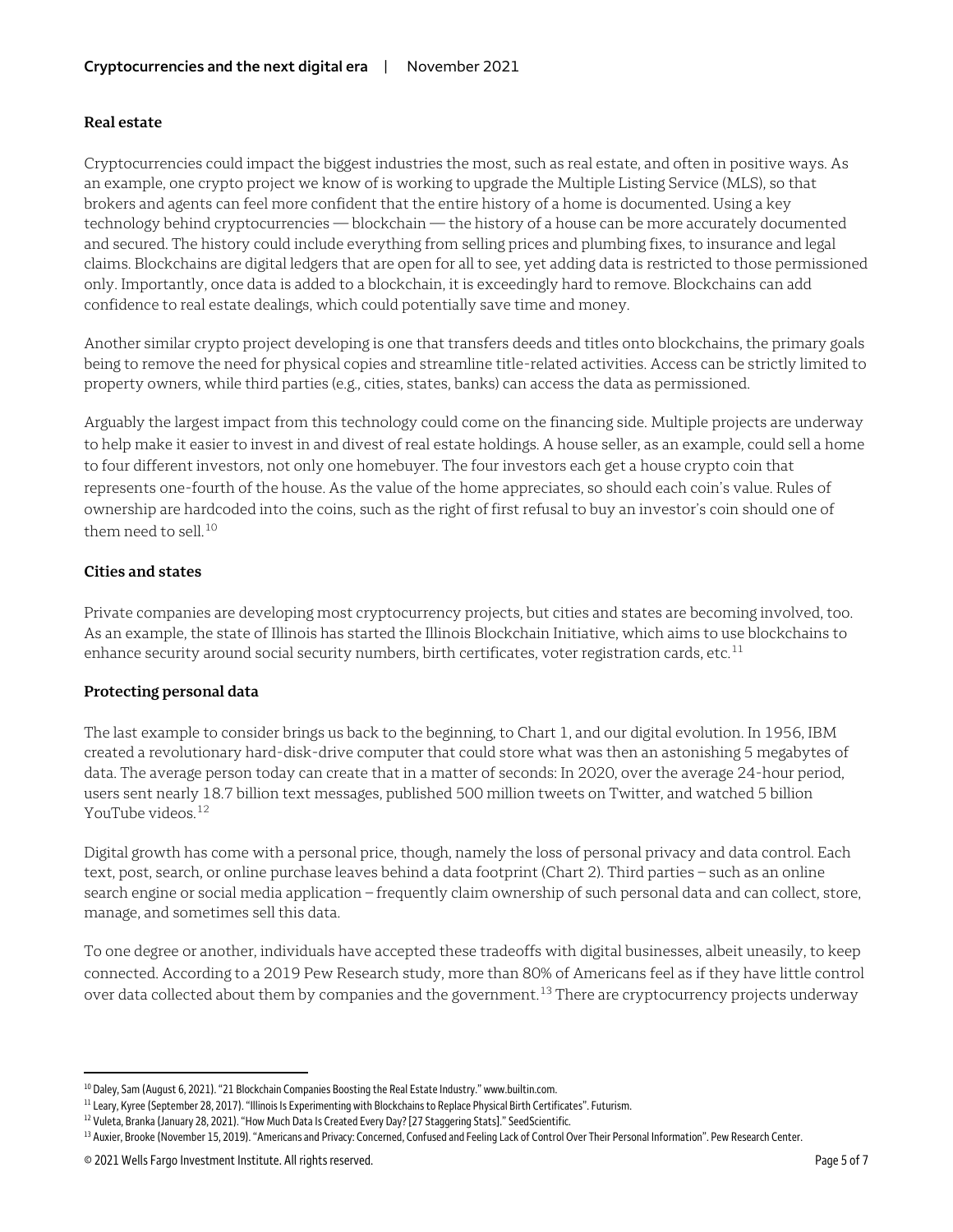that can offer solutions, such as wrapping personal data in encryption that is exceedingly difficult to penetrate or use without the owner's permission. Owners can then keep their data private or sell it to third parties.<sup>[14](#page-5-0)</sup>

# **Chart 2. The digital footprint**



Source: Wells Fargo Investment Institute, November 2021.

# **The bottom line**

We view cryptocurrencies as part of a set of technologies that will shape the next digital era. They specialize in protecting an individual's digital privacy, data, and assets, and they may change the ways people use the internet to make transactions, secure personal data, and even run a business. The premise of person-to-person transactions favors individual digital property rights and controls over today's more common centralized control by businesses and governments. In this way, broad adoption of cryptocurrencies and their associated technologies by consumers and businesses, in our opinion, is likely to make cryptocurrencies as much a social movement as a financial one. We believe that this social appeal and the security features in these technologies help justify cryptocurrencies as an investable asset and should continue to drive investor interest. Please keep in mind that this space is still evolving, and sorting the winners from the losers can be difficult. For current investment access, we favor professional management through private placements.

<span id="page-5-0"></span> $\overline{a}$ <sup>14</sup> Tapscott, Don and Tapscott, Alex (May 10, 2016). "Blockchain Revolution: How The Technology Behind Bitcoin Is Changing Money, Business, and the World". Penguin.

<sup>© 2021</sup> Wells Fargo Investment Institute. All rights reserved. Page 6 of 7